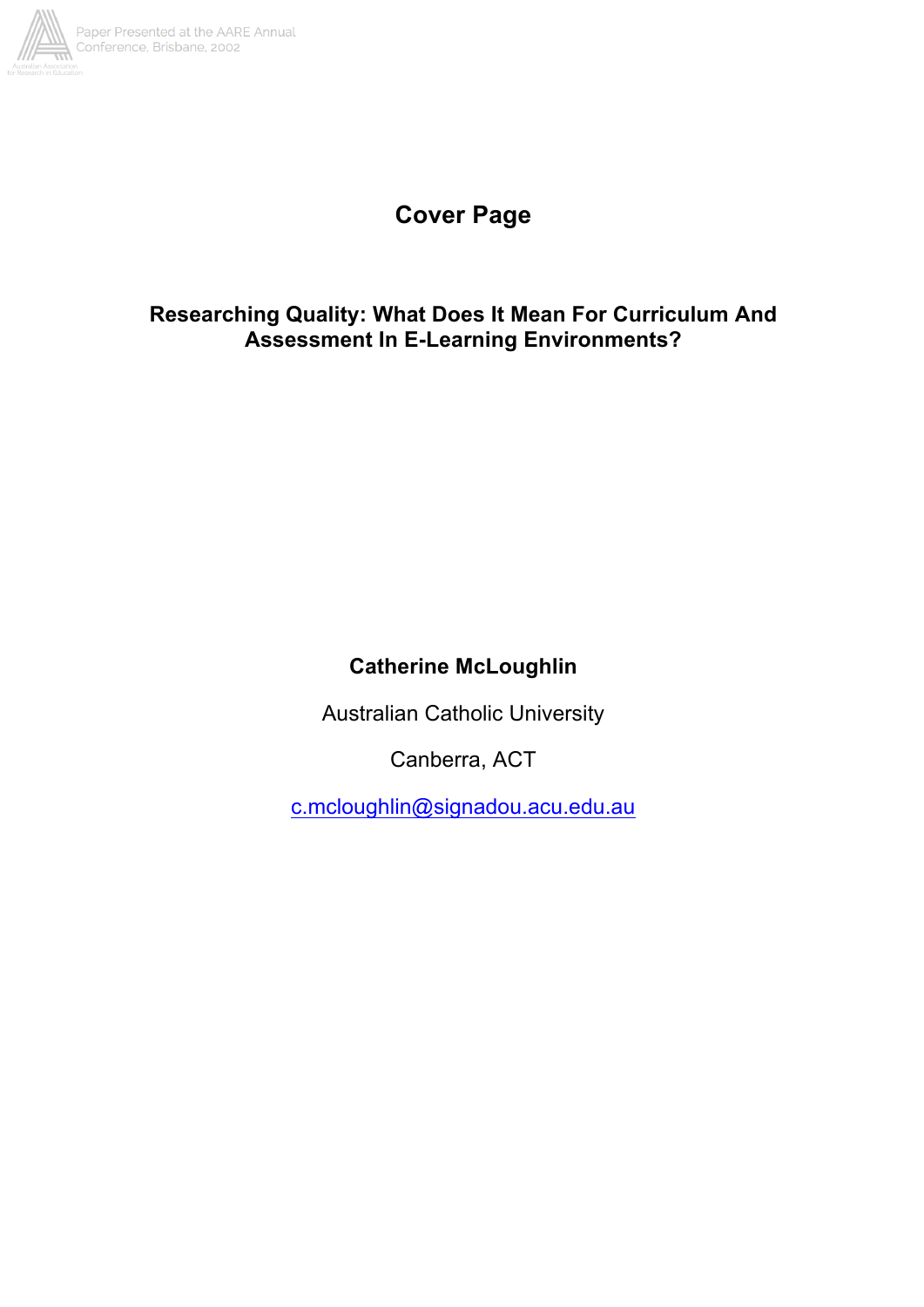

#### **Researching Quality: What Does it Mean For Curriculum And Assessment in E-Learning Environments?**

Catherine McLoughlin

Australian Catholic University

c. mcloughlin@signadou.acu.edu.au

#### **Abstract**

This paper addresses current definitions of quality in curriculum design and examines emerging expectations of what constitutes appropriate benchmarks for online delivery and assessment. While the quality agenda has been embraced by tertiary education institutions and policy makers and research continues to proliferate, many practitioners are seeking quality guidelines that can be applied to the curriculum design in relation to online environments. The last decade has seen the convergence of traditional distance education with on-campus modes of delivery and work-based training signalling new models of flexible delivery. In addition, demand driven education accentuates the learner's role and needs while the teacher has become a manager, mediator and motivator of student learning. Issues raised by national and international bodies and quality assurance agencies now seem to be addressing the same questions.

#### **Keywords**

*Online environments, E-learning, higher education, quality*

#### **Introduction: the quality debate on technology integration**

There can be little doubt that the issue of quality is at the forefront of educational planning, evaluation, student satisfaction and institutional change. Despite the centrality of concerns about quality, there is no unified vision of what constitutes quality in online delivery, no agreed criteria and few frameworks to guide the practitioner in adopting best practice strategies (Littler & Mahyuddin, 2001). In addition, myths abound as to how technology can be integrated successfully in schools and universities without incurring enormous costs. Technology may be seen as revolutionising education, but at a cost:

> *No single classroom teacher could now be a sufficient resource for a class of today's demanding net students. It will take teams of professionals to replace all the old customs (such as the one size fits all lecture) and tools, like study guides/textbooks. (cited inRamsey, 2000.*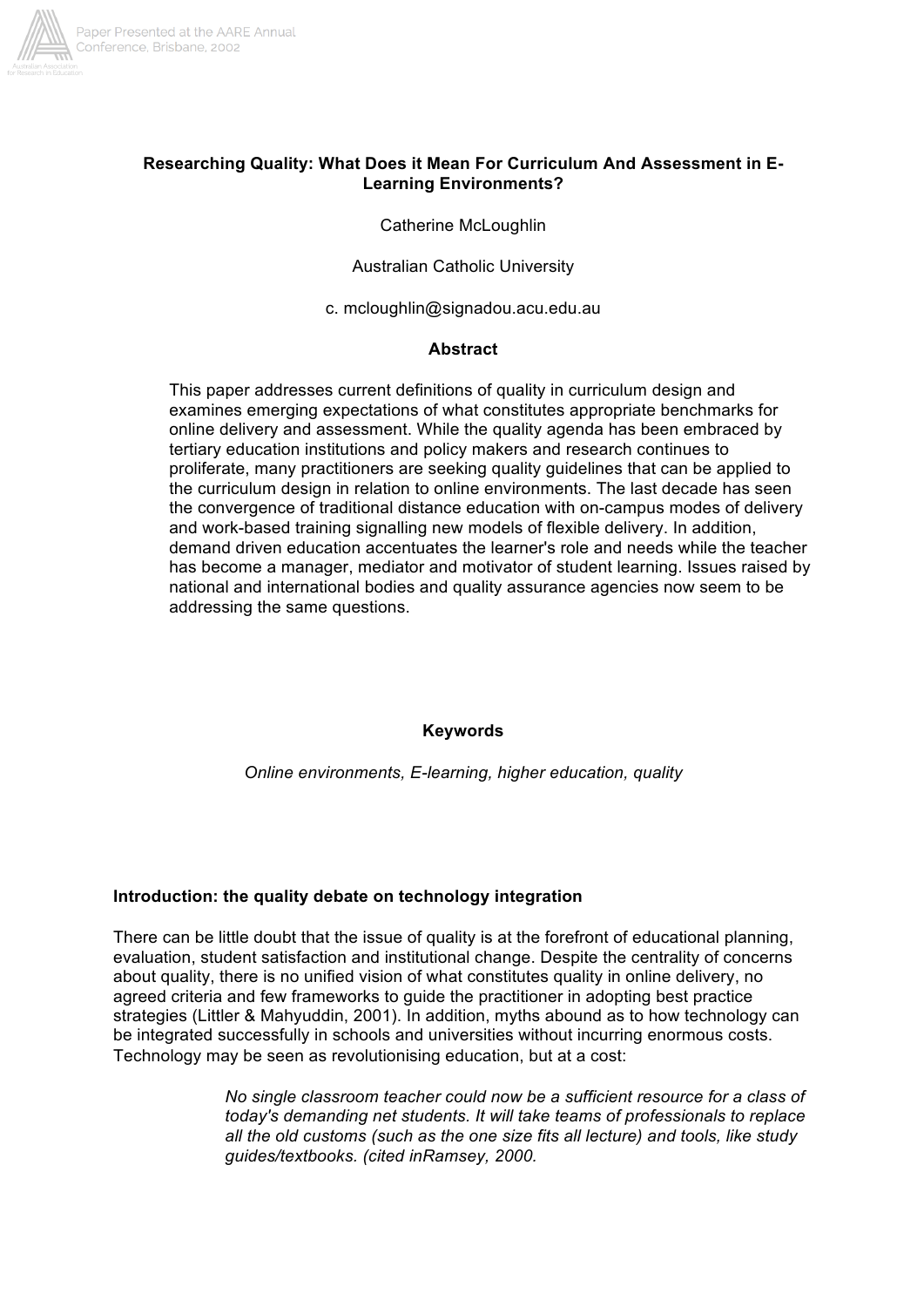

More and more, quality in being equated with cost-effectiveness and the need to maintain a competitive edge. In this regard, there are several myths, some exemplified by the quotation above. The first assumption is that improving quality means adding resources and thereby increasing cost(Twigg, 2002). Improved quality in delivery means greater capital expenditure, more staff, better equipped libraries and computer labs. On the contrary, limiting budget expenditure is assumed to reduce quality as it implies larger staff-student ratios, more casual staff and less technological support. Few people in the educational world believe that it is possible to increase quality while reducing costs. A third mistaken assumption is that the integration of information and communications technologies may even undermine quality by replacing or supplanting the social and personal experience of learning. Many critics of ICT speak of its capacity to undermine social presence, signalling that the human element is primary and condition of student satisfaction (Gunawardena & Zittle, 1997). This paper presents an overview of current thinking on quality in online learning, and presents a framework of quality learning, curriculum and assessment based on pedagogical principles.

#### **Guidelines and benchmarks**

A number of reports and documents provide design guidelines and benchmarks for distance education environments. For example the Institute for Higher Education Policy (National Education Association, 2000) provide 24 benchmarks for course design, delivery and learning outcomes. In their report no specific recommendations are made except to suggest that intended learning outcomes are regularly reviewed to ensure clarity, consistent and appropriateness. Penn State University in association with Lincoln University (Innovations in Distance Educations, 1999) have taken this a step further and promote that "where possible provide assessment and measurement techniques and options that capitalise on the unique characteristics and situations of the distance learner". Recommendations on assessment processes are as follows:

- Enable students to self-monitor progress
- Give regular feedback to students
- Support peer learning and assessment
- Design self-assessment practices.

These recommendations are in line with those of Berge et al (2000) who also suggest, with respect to online learning, that "wisdom might be served by using alternative forms of assessment of student understanding". One example they cite is the use a series of sequential exercises building upon one another throughout a semester, so that issues of security are less of a problem. However, in all the reports cited here, there is a dearth of pedagogical guidelines for practitioners. The *Quality Assurance Agency for Higher Education* (1999), acknowledges that there are differences in the way assessment is conducted on campus that may not be appropriate for students studying in the off-campus mode, who have little contact with academic staff. In another study Warren & Rada (1999) address the issue of quality learning via computer-mediated communication. They define quality learning as going beyond the acquisition of facts to achieving a cognitive outcome, and fostering higher order thinking at the level of synthesis and evaluation of concepts.

#### **Is quality a matter of design?**

Others argue that no single design or perspective is adequate for the design of technology enhanced learning environments (Sfaard, 1998). The same message about multiplicity comes from Spector (2000) who notes "technology has yet to make significant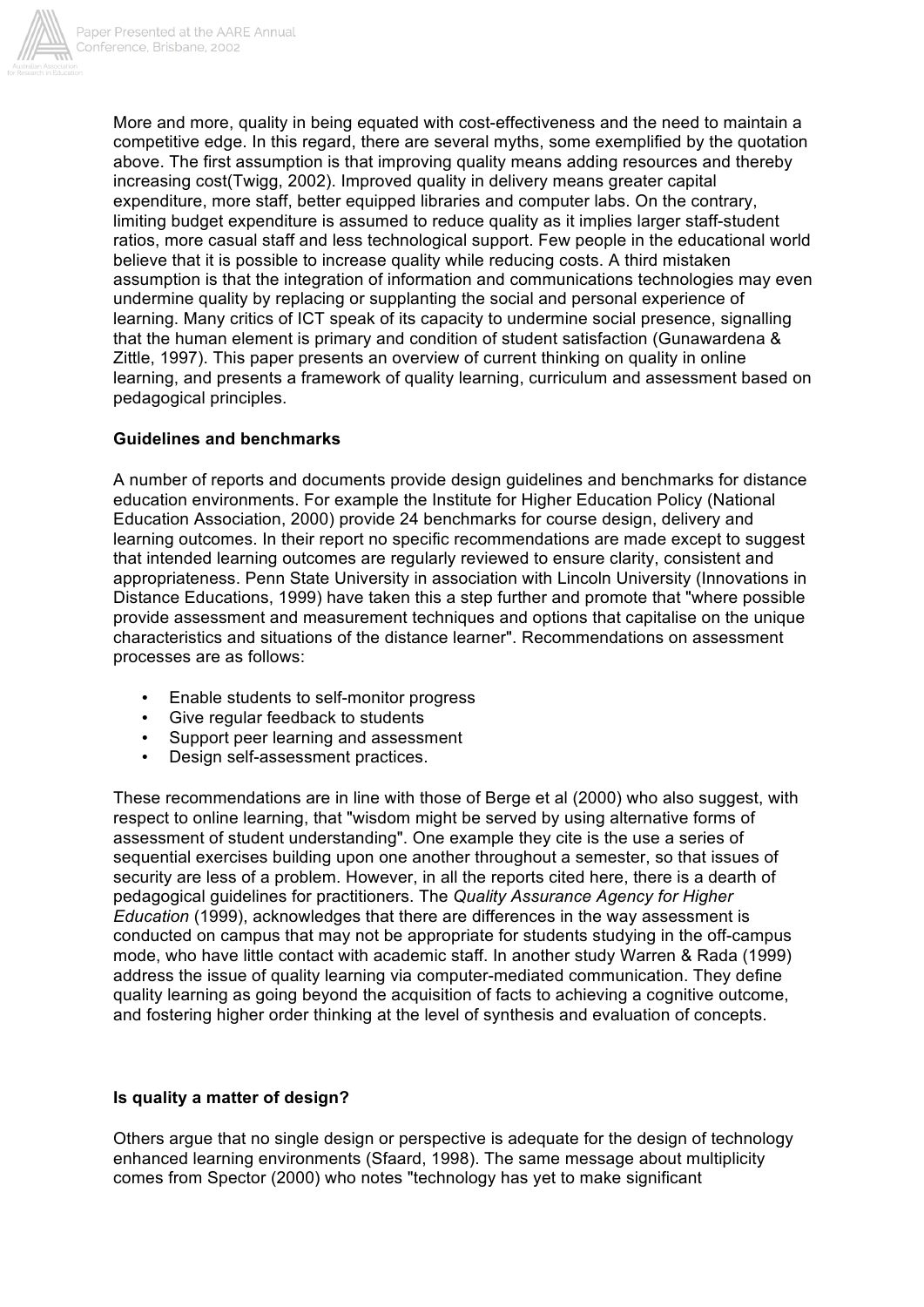

improvements in the quality of education by any reasonable measure" (p.243). Spector continues to argue that most failures can in fact be attributed to the belief that there is one best approach, one perfect theory or one final solution. The McKinnon Report (McKinnon et al 2000) provides a student satisfaction benchmark that monitors student ratings of their learning experience and overall satisfaction with assessment based on the Course Experience Questionnaire, (CEQ) administered when students have graduated. Data coming from the CEQ only measure satisfaction with existing assessment arrangements, but not do provide any indicators of quality beyond student satisfaction. Teachers and designers need a principled basis for designing new forms of assessment, closely aligned with instructional goals and utilising the interactive features of online technology (American Psychological Association, 1993). If we acknowledge that assessment drives student learning, it is likely that it will remain at the centre of the curriculum design process, and will be central in the student learning experience (Ramsden, 1992; Biggs, 1999).

We may conclude from this overview of the quality debate in online education that the notion of quality defined in terms of student satisfaction with assessment processes is important, yet few guidelines have been provided by academics on what practices to adopt when designing educative, authentic or valid assessment processes that are suited to distance education and online environments. Most often, quality issues are tied up with implementation, infrastructure and delivery of services to students and they provide a big picture view of the systems that need to be in place to enable assessment to be managed at an institutional level. Collis & Moonen (2001) propose a four-dimensional model that incorporates technology adoption, implementation, pedagogy and institutional planning that combine to influence the quality of teaching and learning that occurs.

## **Are there opportunities for improved teaching practices on the Web?**

Information and communication technologies have the capacity to support a wide range of learning goals and are now integrated into teaching approaches of many higher educational institutions. Laurillard (1993) suggests that computer-based learning has a major role in promoting:

- self-directed learning and increased student autonomy;
- flexibility and diversity in assessment;
- increased information literacy, ensuring that graduate skills are in tune with those of employers; and
- increased productivity and efficiency in higher education.

Similarly, Alexander & McKenzie (1998) reviewed 104 projects relating to innovative technology adoption and found that students had improved attitudes to learning, improved access, and improved opportunities to interact and develop information literacy. However, opportunities for learning do not always translate into learning outcomes. Alexander & McKenzie also reviewed student perceptions of technology and the value of ICT for learning. The major findings were as follows:

- Student perceptions of technology are a major influence in their attitude and approach to learning. Will they earn extra marks for using technology? Will it be counted in their grades? In designing a course, this might mean evaluating student contributions to a bulletin board as part of the formal assessment process.
- Often students' experiences of working in groups is one of frustration, despite claims that technology is bringing about peer relationships and better communication.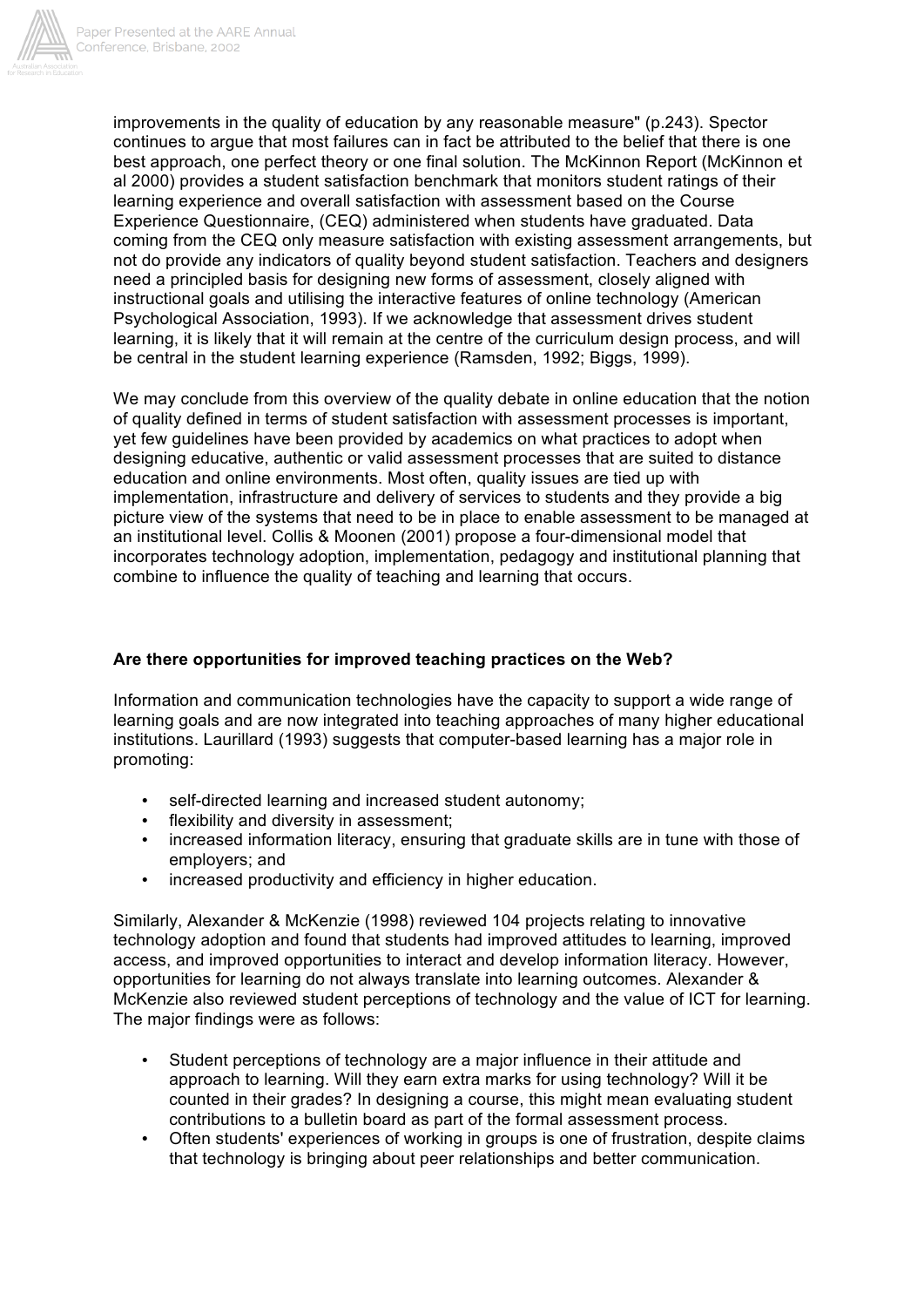

- Students' prior experience of teaching and learning influences their acceptance of new learning approaches, whether these are with or without technology.
- Students do not feel that quantifiable learning gains are always achieved from technology use.

Given these results and the additional finding that ICT adoption did not bring about pedagogical change in the Alexander & McKinzie (1998) report, Collis & Moonen (2001) conclude that while learning gains cannot be proved, they still remain optimistic about technology integration. They contend "what can be claimed at a general level is that students experience new forms of learning, that instructors are making new types of contacts with their students and that that new resources and types of learning activities are occurring". Other researchers would say that what determines the educational value of ICT is how it is used in practice (Schacter, 1999). Whether these new learning activities have arisen out of new curriculum approaches and can lead to innovative assessment practices is a matter of importance to online educators and instructional designers.

#### **Web-based learning: Does it mean new pedagogy?**

The shift to student self-direction and autonomy means that students need to take more responsibility for their own learning, but many need assistance in achieving this skill. Shaffer & Resnick (1999), maintain that technology can be used to create authentic contexts for learning, and provide resources that give students opportunities number of areas:

- connectivity: to connect to the world outside the classroom, to research topics that would otherwise be inaccessible, to access experts and to engage in conversation with peers;
- authenticity: to demonstrate performance in authentic tasks and communicate events
- epistemological pluralism: to express and represent ideas in many different ways.

Applied to assessment, representational pluralism enabled by computer technology expands the range of channels available to students to demonstrate understanding (Gardner, 1993; Greeno, 1997). For example, instead of using narrowly defined learning outcomes tested by examinations, technology offers a total environment where real life skills, such as written and verbal communication, collaboration and team work can be assessed by giving learners multiple channels of expression, such as visualisation and multimedia. Thus, information technologies can change the quality of the learning experience, and can be used to create authentic environments for assessment.

Terms used to describe the impact of ICT in higher education are many: flexibility, learner centeredness, Rich Environments for Interactive Learning (REALs), anchored environments, mediated learning, cooperative learning and global classrooms (see Abbey, 2000) for a complete overview). Yet how many of these are *new designs* as opposed to just *new terms* for learning? Russell (1999) claims that despite all these innovations, no significant differences have emerged for learning outcomes in technology supported environments. While it is claimed that the Web does offer new opportunities for learning activities, assessment practices must be reframed and reconsidered as part of a holistic approach to curriculum design and pedagogy.

Collis & Moonen (2001) use the term *pedagogical reengineering* to describe the change in online pedagogy from one that is teacher centred to one that is focussed on learner activity. Pedagogical reengineering is based on the premise that courses are built up of components or units of instructional that are bound together in sequences or combinations. By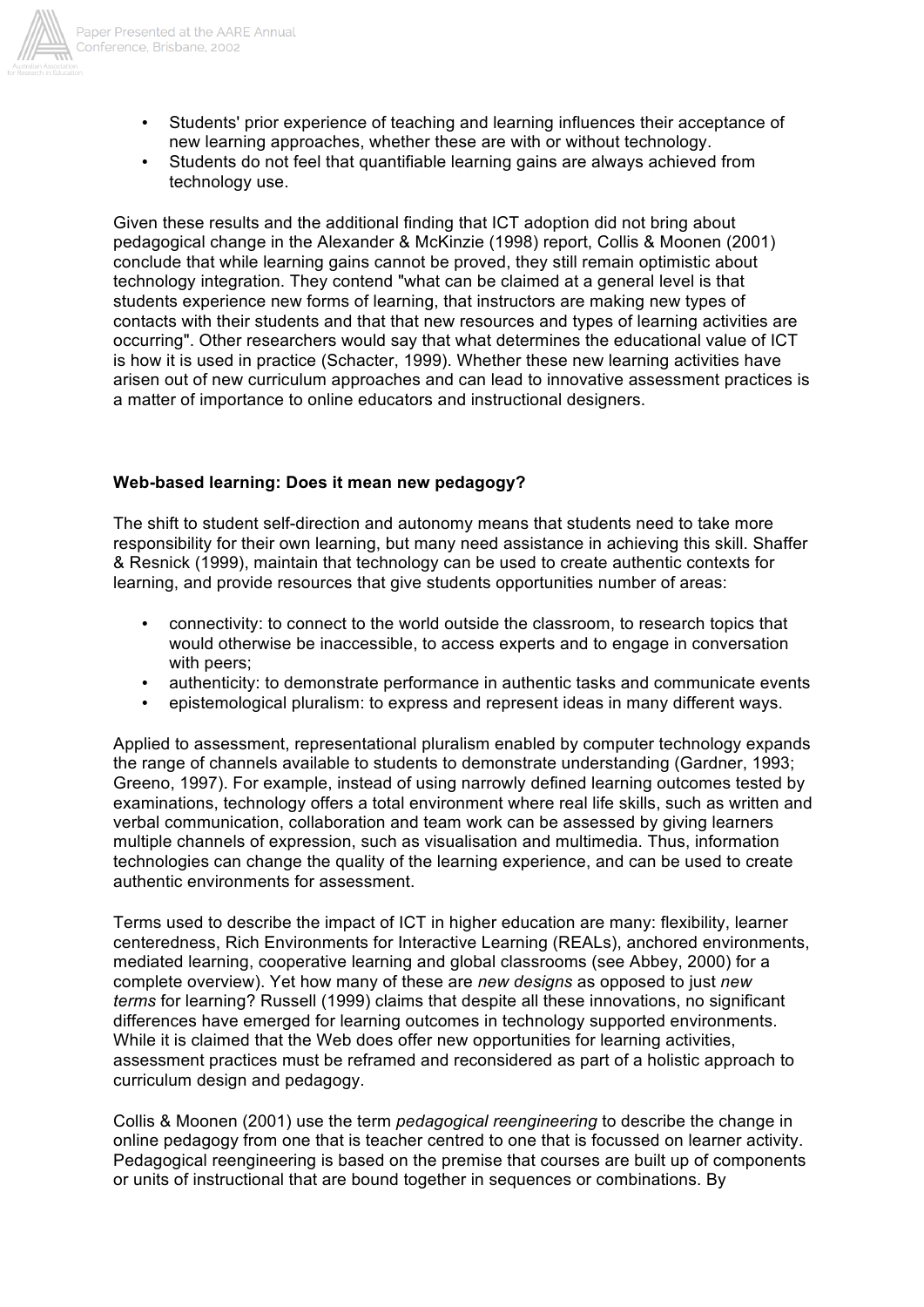

introducing technology and Web-based learning, these components can be changed and made more flexible and student centred, thus leading to course enhancement through the adoption of learner centred pedagogies and new forms of assessment.

#### **Does Web-based learning also mean new conceptions of curriculum?**

A key element in pedagogical reengineering is the use and application of media to teaching and learning scenarios where students are active participants and contribute actively by generating knowledge. By changing roles and by enabling students to make contributions towards learning resources, assessment also becomes more learner-centred and performance based. For example, in some activities students can post new URLs' to the course site so that others can share and critically evaluate them, and these resources become part of the learning activity (Oliver & McLoughlin, 20001). Similarly, the move towards peer assessment is an indicator of pedagogical extension via the Web, as online communication tools, shared workspaces and asynchronous dialogue make networked learning and assessment feasible. This participatory/contributions oriented approach to learning can be summarised as follows:

- Assessment activities recognise students as contributors
- Assessment activities involve opportunities for students to communicate, contribute to, and participate in an online community.
- Assessment activity reflects the status of students as contributors to course content, and creators of new knowledge products.

It is certainly the case that online technologies and Web-based learning have led to a reconceptualisation of learning, pedagogy and assessment. This is reflected in the various theories of learning, which emphasise learning activity, participation in communities of learning, engagement theory and the contributions-oriented student model proposed by Collis & Moonen (2001). Table 1 summarises the notion of the active, participatory student and its implications for pedagogy.

|                                   | Contributing<br>student model<br>(Collis &<br><b>Moonen, 2001)</b>               | <b>Participation</b><br>oriented<br>learning<br>(Sfaard, 1998)      | <b>Engagement</b><br><b>Theory</b><br>(Kearsley, 1998)                                  | <b>Constructive</b><br>alignment<br>model (Biggs,<br>1999)     |
|-----------------------------------|----------------------------------------------------------------------------------|---------------------------------------------------------------------|-----------------------------------------------------------------------------------------|----------------------------------------------------------------|
| <b>Definitions</b><br>of learning | Learners<br>contribute to the<br>course via Web-<br>based tools                  | Participation,<br>member of a<br>community                          | Meaningful<br>activity with<br>others and<br>interaction<br>through<br>worthwhile tasks | Emphasis on<br>student activity                                |
| Learning<br>outcomes              | Product oriented,<br>focussed on peer-<br>learning, sharing<br>and collaboration | Belonging,<br>participating,<br>communication,<br>lifelong learning | Higher order<br>thinking, team<br>work & generic<br>capabilities that<br>include        | A well<br>structured<br>knowledge<br>base,<br>interaction with |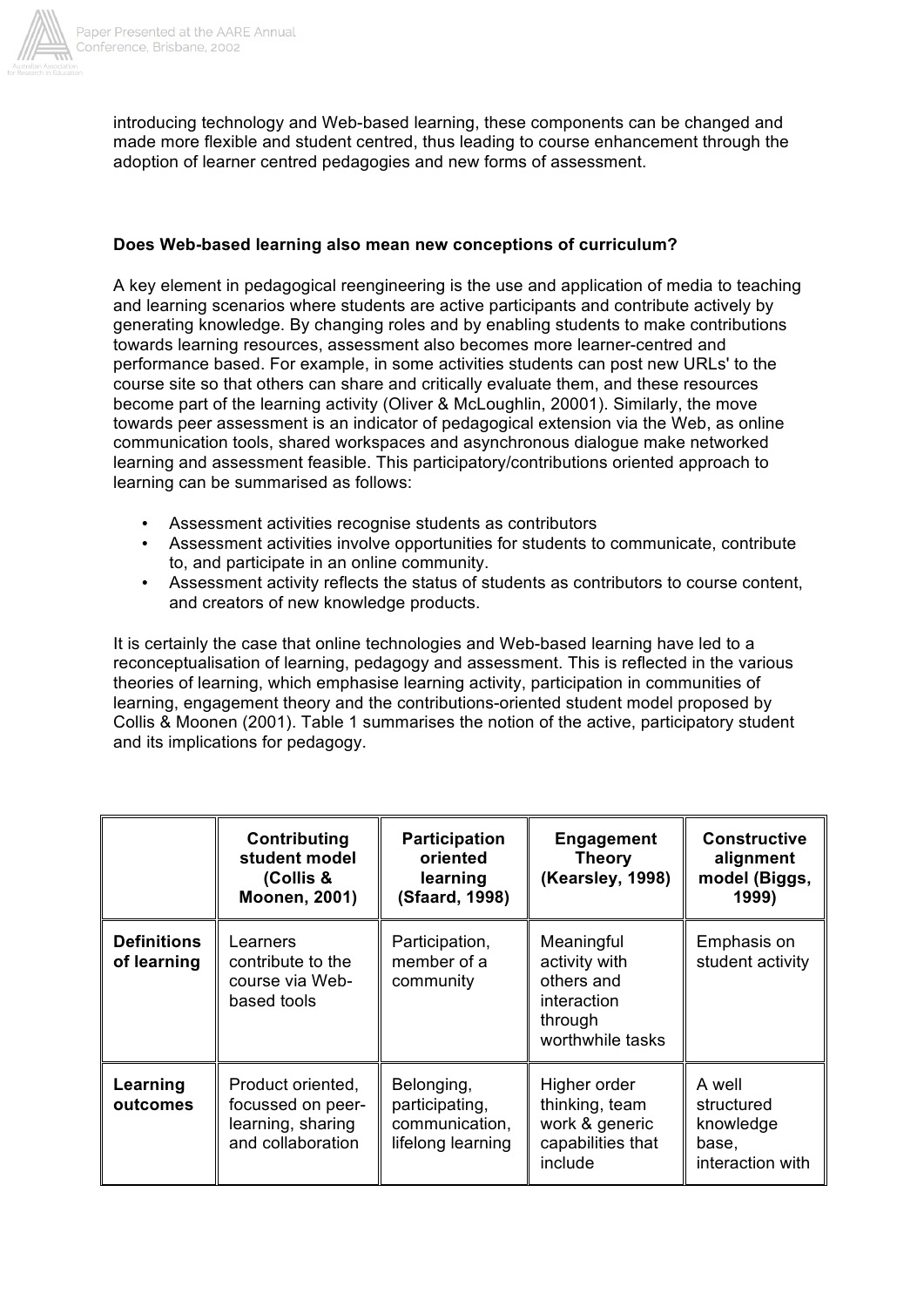

|                              |                                                                                                          |                                                    | information<br>literacy and<br>global<br>perspective    | others                                                                           |
|------------------------------|----------------------------------------------------------------------------------------------------------|----------------------------------------------------|---------------------------------------------------------|----------------------------------------------------------------------------------|
| <b>Key</b><br>activities     | Preparation<br>before class,<br>activities during<br>class, review and<br>self assessment<br>after class | Apprenticeship,<br>communication,<br>participation | Team work,<br>interactive<br>learning, peer<br>learning | Teacher<br>directed, peer<br>directed and<br>self directed<br>activity           |
| <b>Curriculum</b><br>process | Reusable learning<br>objects and<br>resources are<br>created by<br>students                              | Negotiated;<br>student as<br>participant           | Needs based,<br>project oriented,<br>authentic          | Align teaching<br>methods,<br>assessment<br>and student<br>activity              |
| <b>Teacher</b><br>role       | Design activities<br>for maximum<br>student<br>participation                                             | Facilitator,<br>mentor                             | Coaching of<br>project based<br>learning                | <b>Maximise</b><br>structure, offer<br>scaffolding,<br>foster self-<br>direction |

### *Table 1: Summary of key features - Student as Participant (based on Collis & Moonen, 2001)*

The 'student as participant approach' is enabled by Web-based technology, which gives students access to learning resources, communication tools, databases and asynchronous networks. These models of learning accentuate the movement away from transmissionoriented approaches towards active learning where the student generates products and resources that can be re-used and shared with others. This approach can be applied to assessment, so it becomes less teacher-dominated and more flexible, with more autonomy and responsibly given to the student. For example, peer and self-assessment activities offer scope for learners to assume the roles of critical participant and contributor, while creating online portfolios can allow scope to share ideas and to engage in peer review.

## **Alternative assessment using technology**

In recognition of the limitations of traditional university assessment, there is a new wave of pedagogy advocating 'alternative assessment' in which assessment is integrated with learning processes and real-life performance as opposed to display of inert knowledge (Wiggins, 1998). This form of authentic assessment is solidly based on constructivism, which recognises the learner as the chief architect of knowledge building.

In constructivist learning environments there is social interaction, communication, exchange of views, collaboration and support for learners to take more responsibility for the learning process through learner-centred tasks (McLoughlin & Oliver, 1998; Collis, 1998). Salient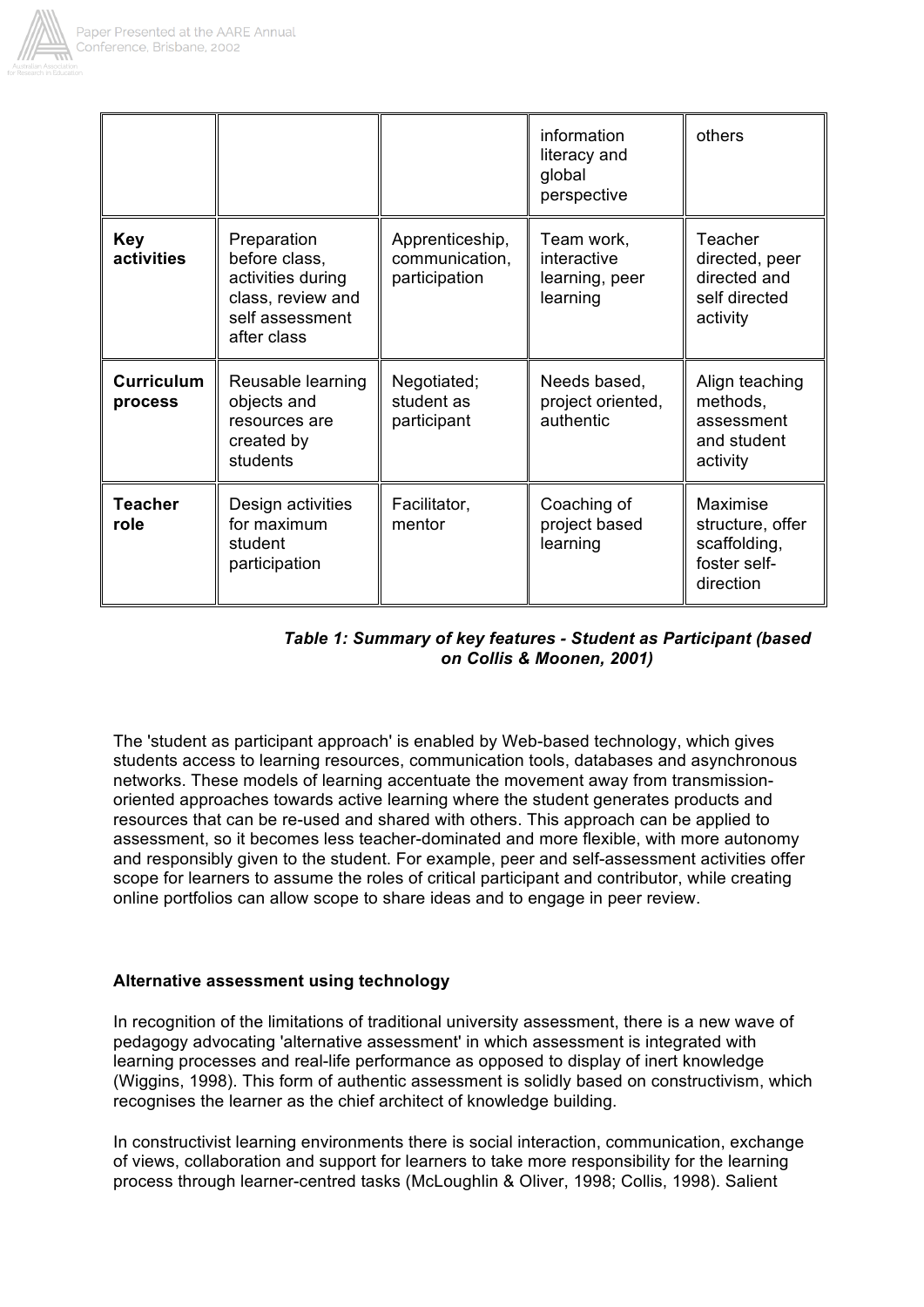

features of constructivist learning environments include an emphasis on the following aspects:

- *authenticity:* learning is located in actual contexts and linked to real tasks;
- *group work:* social interaction and feedback are instrumental in communication and higher order thinking processes;
- *learner control*: learners are active in defining and negotiating learning tasks; and
- *scaffolding learning*: learners are supported as they progress from novice learners to self-regulated experts.

Authentic or performance assessment can be effectively used in constructivist learning environments as it enables both process and product knowledge to be assessed, supported by communication channels for group work, reflection, higher-order thinking and selfdirected learning (Scardamalia & Bereiter, 1992; Birenbaum, 1999; Reeves, 2000).

The use of the WWW to support assessment offers greater adaptability and flexibility than traditional or objective assessment (eg, based on discrete tests and multiple choice quiz items) as it enables the collection and storage of continuous data, and easily created microenvironments where learners solve real life problems. It can be argued that the move towards authentic assessment paradigms has been accelerated by technology with its capacity to cope with a broad array of activities, tasks and forums for collaboration, dialogue and student centred learning. For instance, Kendle & Northhcote (2000) suggest a combination of qualitative and quantitative assessment tasks that use multiple modes of showcasing student achievement through portfolios, multimedia projects, skills demonstrations and teamwork. Table 2 contrasts some features of authentic assessment with standard objective assessment, and provides examples of how Web-based environments offer possibilities for authentic assessment tasks.

A further important contribution made by technology to authentic and performance-based assessment is the capacity to support learning processes such as communication, group work and collaborative problem solving.

| <b>Objective</b><br>assessment                         | <b>Authentic</b><br>assessment                                                                                                                              | Indicators of<br>authenticity                                                                                                                                     | Web-based<br><b>Support</b>                                                                                                                                  |
|--------------------------------------------------------|-------------------------------------------------------------------------------------------------------------------------------------------------------------|-------------------------------------------------------------------------------------------------------------------------------------------------------------------|--------------------------------------------------------------------------------------------------------------------------------------------------------------|
| <b>Require</b><br>correct<br>responses<br>only         | Require quality<br>product and/or<br>performance, and<br>justification.                                                                                     | Assess whether the<br>student can explain,<br>apply, self-adjust, or<br>justify answers, not just<br>the correctness of<br>answers using facts and<br>algorithms. | Allows students to<br>articulate<br>viewpoints in text-<br>based conversation<br>that can be<br>archived as a<br>learning resource                           |
| Must be<br>unknown in<br>advance to<br>ensure validity | Are known as much<br>as possible in<br>advance; involve<br>excelling at<br>predictable<br>demanding and core<br>tasks; are not<br>"gotcha!"<br>experiences. | The tasks, criteria, and<br>standards by which work<br>will be judged are<br>predictable or known-like<br>a project proposal for a<br>client, etc.                | Web-based<br>teaching allows<br>access to multiple<br>sources of<br>information about<br>the task, while<br>allowing learners to<br>explore<br>alternatives. |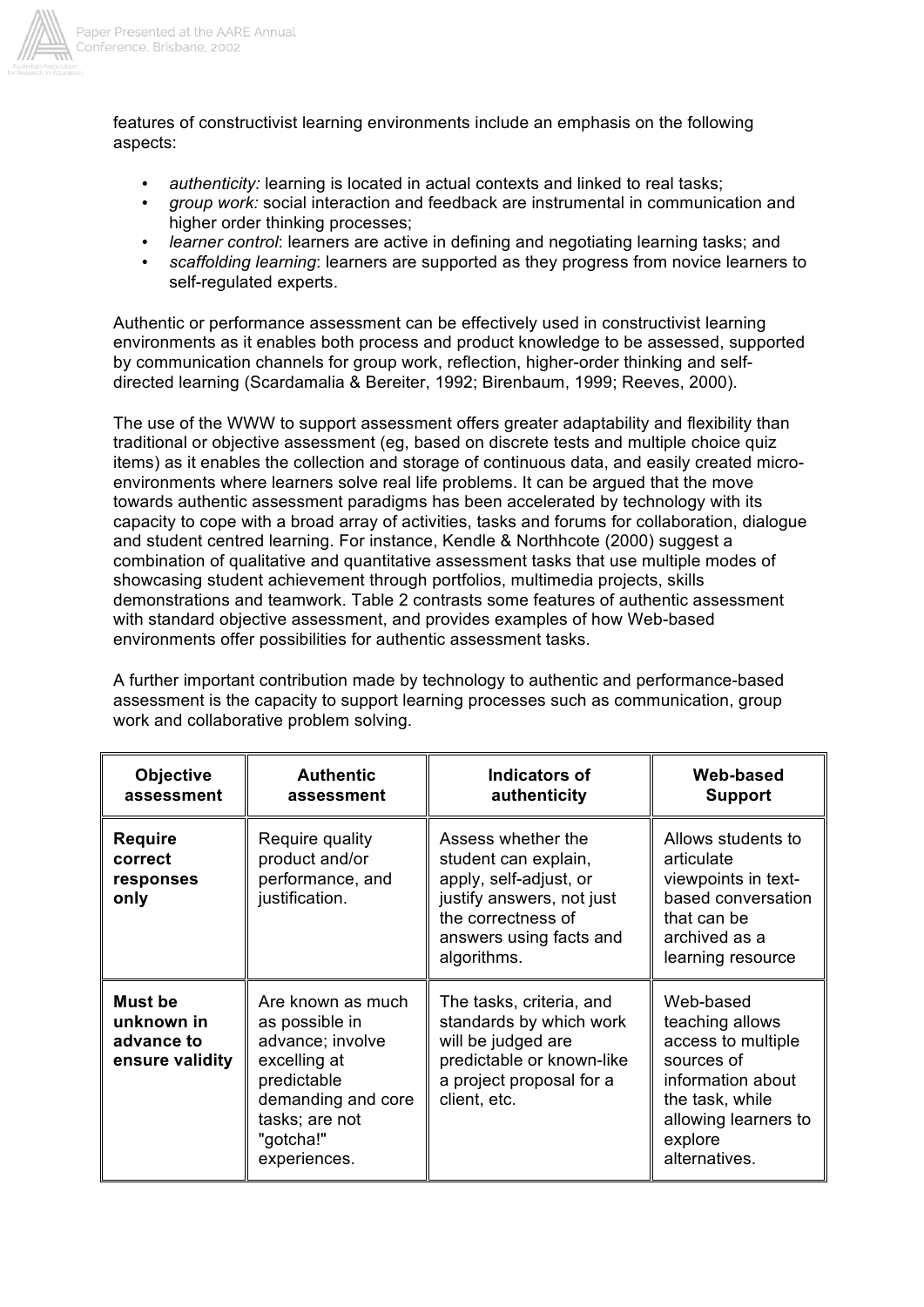

| Are<br>disconnected<br>from a<br>realistic<br>context and<br>realistic<br>constraints            | Require real-world<br>use of knowledge:<br>the student must<br>"do" history,<br>science, etc. in<br>realistic simulations<br>or actual use.           | The task is a challenge<br>and a set of constraints<br>that are authentic-likely to<br>be encountered by the<br>professional.(Know-how,<br>not plugging in, is<br>required.)                                       | The task is a<br>challenge and can<br>extend the confines<br>of the classroom to<br>involve complex, ill-<br>defined tasks and<br>collaboration          |
|--------------------------------------------------------------------------------------------------|-------------------------------------------------------------------------------------------------------------------------------------------------------|--------------------------------------------------------------------------------------------------------------------------------------------------------------------------------------------------------------------|----------------------------------------------------------------------------------------------------------------------------------------------------------|
| Contain<br>isolated items<br>requiring use<br>or recognition<br>of known<br>answers or<br>skills | Are integrated<br>challenges in which<br>knowledge and<br>judgment must be<br>innovatively used to<br>fashion a quality<br>product or<br>performance. | The task is multifaceted<br>and non-routine, even if<br>there is a "right answer. It<br>thus requires problem<br>clarification, trial and<br>error, adjustments,<br>adapting to the case or<br>facts at hand, etc. | Web provides<br>access to<br>information,<br>databases and<br>course notes.<br>Learners have<br>control                                                  |
| Are simplified<br>so as to be<br>easy to score<br>reliably                                       | Involve complex and<br>non-arbitrary tasks,<br>criteria, and<br>standards.                                                                            | The task involves the<br>important aspects of<br>performance and/or core<br>challenges of the field of<br>study                                                                                                    | Web-based<br>learning provides<br>multiple vehicles<br>for showcasing<br>student<br>achievement,<br>including portfolios<br>and skills<br>demonstrations |
| Are one shot                                                                                     | Are iterative: contain<br>recurring essential<br>tasks, and learning<br>processes.                                                                    | The work is designed to<br>reveal whether the<br>student has achieved real<br>versus surface mastery,<br>or understanding versus<br>mere familiarity, over<br>time.                                                | Web-based<br>teaching enables<br>gathering of<br>continuous process<br>data on student<br>achievement                                                    |

## *Table 2: Elements of authentic assessment utilising the Web*

## **Barriers and strategies for quality improvement**

While educational research is advancing and developing new models and pedagogical approaches to learning, these practices may not become widespread for a number of reasons: First there exists no compelling evidence of the value of technology, but a good deal of research attests to the 'no significant difference' phenomenon when comparing traditional learning with online delivery (Phipps & Meristosis, 1999). While one can see the value-added in terms of access and equity for students living in rural and remote areas, there is a lack of solid research attesting to improved academic outcomes with ICT. The most fundamental barrier remains the issue of reliability- teachers lack confidence that the hardware, software and connections will work when they are needed. Because of these barriers, in many institutions, we are still at the stage of instructional technology uptake in schools and tertiary institutions, where the biggest challenge is to gain the acceptance of technology by teachers. Nevertheless, the importance of theoretical and pedagogical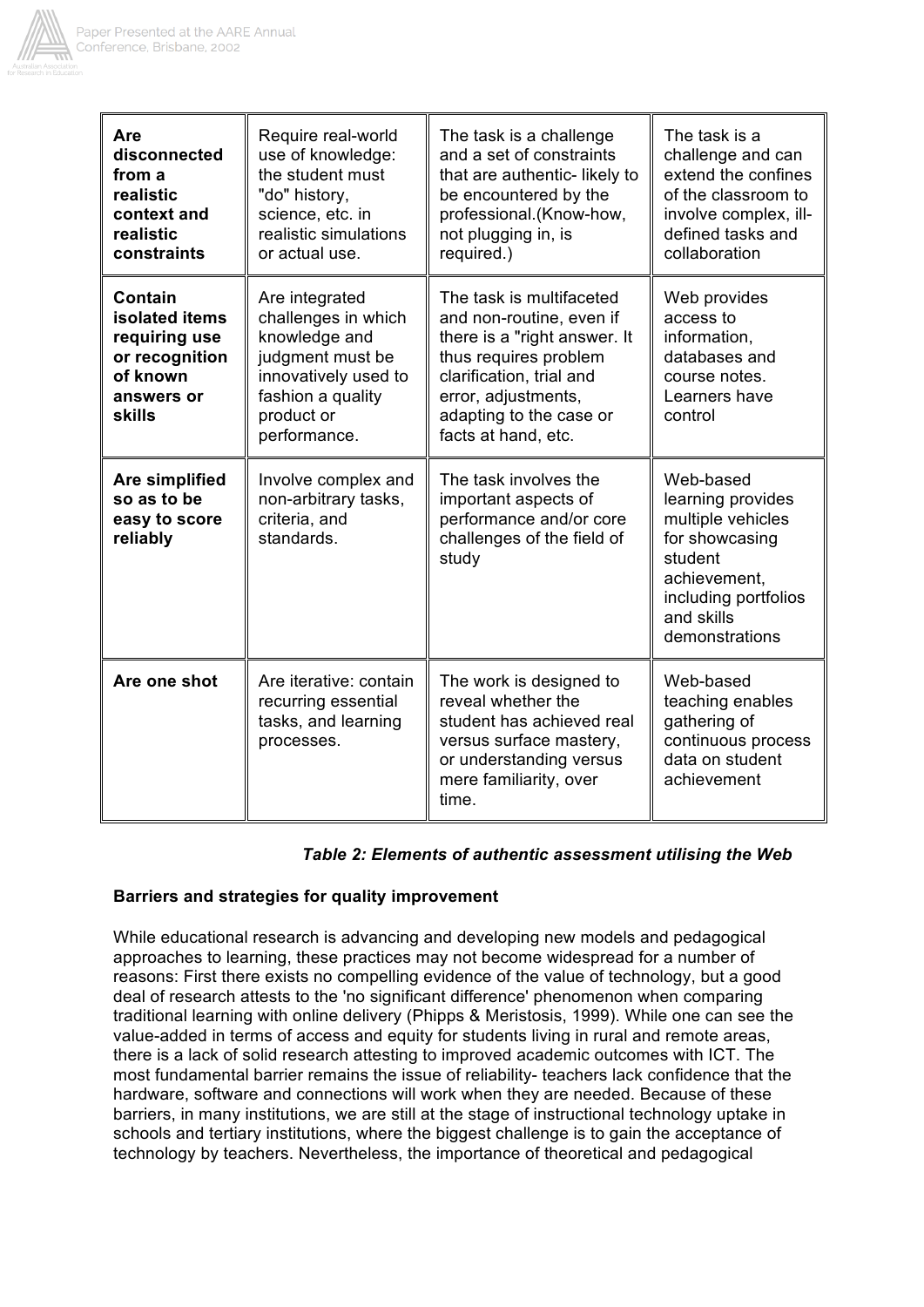

advances needs to be highlighted as such developments seek to improve student learning and promote exemplary educational integration.

#### **Implementing quality in curriculum and assessment**

In this article we have depicted a number of approached to quality in the design of curriculum and assessment that provide opportunities for student engagement, participation and contribution to course content. The features of student-centred curriculum and assessment include performance-based tasks that require students to create a product, engage in teamwork and elements of self and peer assessment. Laurillard (1996) combines the notion of media affordances and pedagogic reengineering and has applied this to Open University courses. The notion of affordances examines each of the media and how they can provide a different form of interaction. Four modes are identified: *attending, practicing, discussing* and *articulating*. In designing quality assessment the goal should be to decrease *attending* and increase each of the other forms of interaction. This means applying the notion of student as participant, and as active contributor to the learning and assessment processes of the unit and adopting a participatory view of the curriculum.

#### **Future directions for quality in online learning**

Judging by present trend, there is no doubt that Web-based learning and training will continue to expand, with the growth in markets, the trend towards lifelong learning and the need for universities to offer flexible, on demand educational services. In this scenario, it is likely that quality assurance processes for online assessment will intensify, with benchmarking procedures developed to compare learner performance to exit level or industry standards. Key questions that tertiary providers may have to respond to are: *How is this graduate performing in comparison with a professional in the field? What are the minimum exit standards for this student entering the profession?*

Another issue is that benchmarks must be transparent to the learners, and must represent authentic behaviour and expectations, rather than abstract decontextualised knowledge. These immediate trends are emerging in higher education and will impact on assessment design. Other innovations mentioned in this paper relate to a re-conceptualisation of curriculum as participatory, with students contributing resources rather than content being prescribed. This emphasis on knowledge building and participation has already brought about an increased focus on authentic assessment, which better reflects real world performance. On the horizon looms the question: If authentic, quality learning and its demonstration depend upon performing in a genuine, real life situations what are the actual limits of online learning? How can teachers adopt new research designs that tap the potential of online pedagogy?

#### **References**

Abbey, B. (2000). *Instructional and Cognitive Impacts of Web-based education*. Hershey: Idea group Publishing.

American Psychological Association. (1993). *Learner-centered psychological principles: Guidelines for school reform and restructuring*. Washington, DC: American Psychological Association and the Mid-continent Regional Educational Laboratory.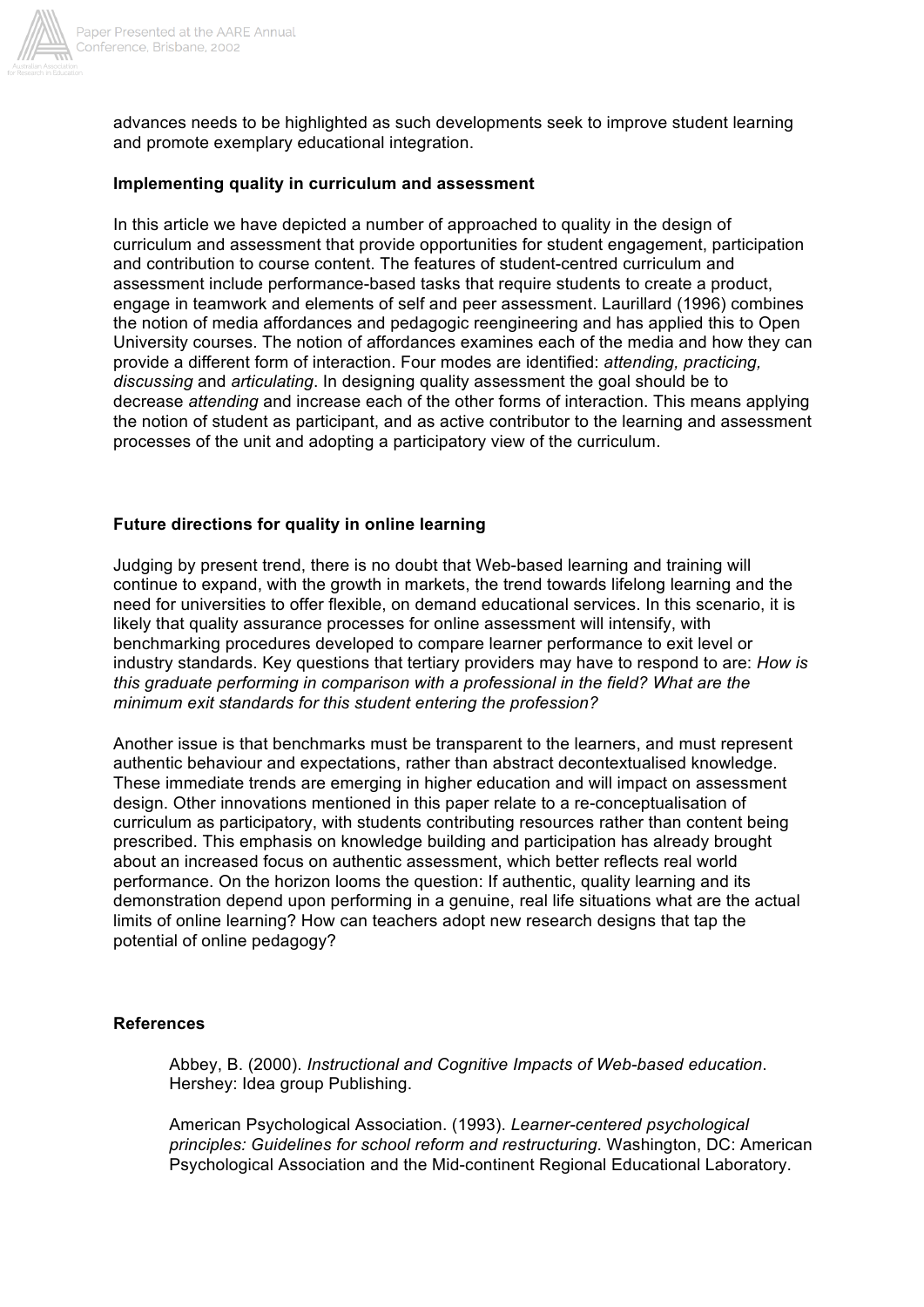

Alexander, S., & McKenzie, J. (1998). *An evaluation of information technology projects for university learning*. Canberra: Committee for University Teaching and Staff Development.

Berge, Z. L., Collins, M., & Dougherty, K. (2000). Design guidelines for Web-based courses. In B. Abbey (Ed.), *Instructional and cognitive impacts of Web-based education* (pp. 32-41). Hershey: idea group Publishing.

Birenbaum, M. (1999). Reflective active learning in a graduate course on assessment. Higher Education, *Research and Development*, 18(2), 201-219.

Biggs, J. (1999). *Teaching for quality learning at university*. Oxford: Oxford University Press.

Collis, B., & Moonen, J. (2001). *Flexible learning in digital world*. London: Kogan Page.

Collis, B. (1998). WWW-based environments for collaborative group work. *Education and information technologies*, 3, 231-245.

English, S., & Yazdani, M. (1999). Computer-supported cooperative learning in a virtual university. *Journal of Computer Assisted Learning*, 15(2), 2-13.

Gardner, H. (1993*). Frames of mind: the theory of multiple intelligences*. London: Fontana Press.

Greeno, J. P., & Hall, R. P. (1997). *Practicing representation: Learning with and about presentational forms*. Phi Delta Kappan, 78(5), 361-367.

Gunawardena, C., & Zittle, F. J. (1997). Social presence as a predictor of satisfaction within a computer mediated conference environment. *The American Journal of Distance Education, 11*(3), 8-26.

Innovations in Distance Education (1998). *An emerging set of guiding principles for the design and development of distance education*. Pennysylvania: Pennsylvania State University. Online at http://www.outreach.psu.edu/de/ide.

Kendle, A., & Northcote, M. (2000). The struggle for balance in the use of quantitative and qualitative online assessment tasks. In R. Simms, M. O'Reilly, & S. Sawkins (Eds.), *Learning to choose, choosing to learn*. Coffs harbour: Online at: http://www.ascilite.org.au/conferences/coffs00/.

Klemm & Snell, 1996: Klemm, W. R., & Snell, J. R. (1996). Enriching computermediated group learning by coupling constructivism with collaborative learning.*Electronic Journal of Instructional Technology*, 1(2). On-line at http://www.usq.edu.au/electpub/e-jist/vol1no2/article1.htm.

Laurillard, D. (1993). *Rethinking University Teaching*. London: Routledge.

Laurillard, D. (1996). *How should UK higher education make best use of new technology*? ALT-C 1996 Conference, Glasgow.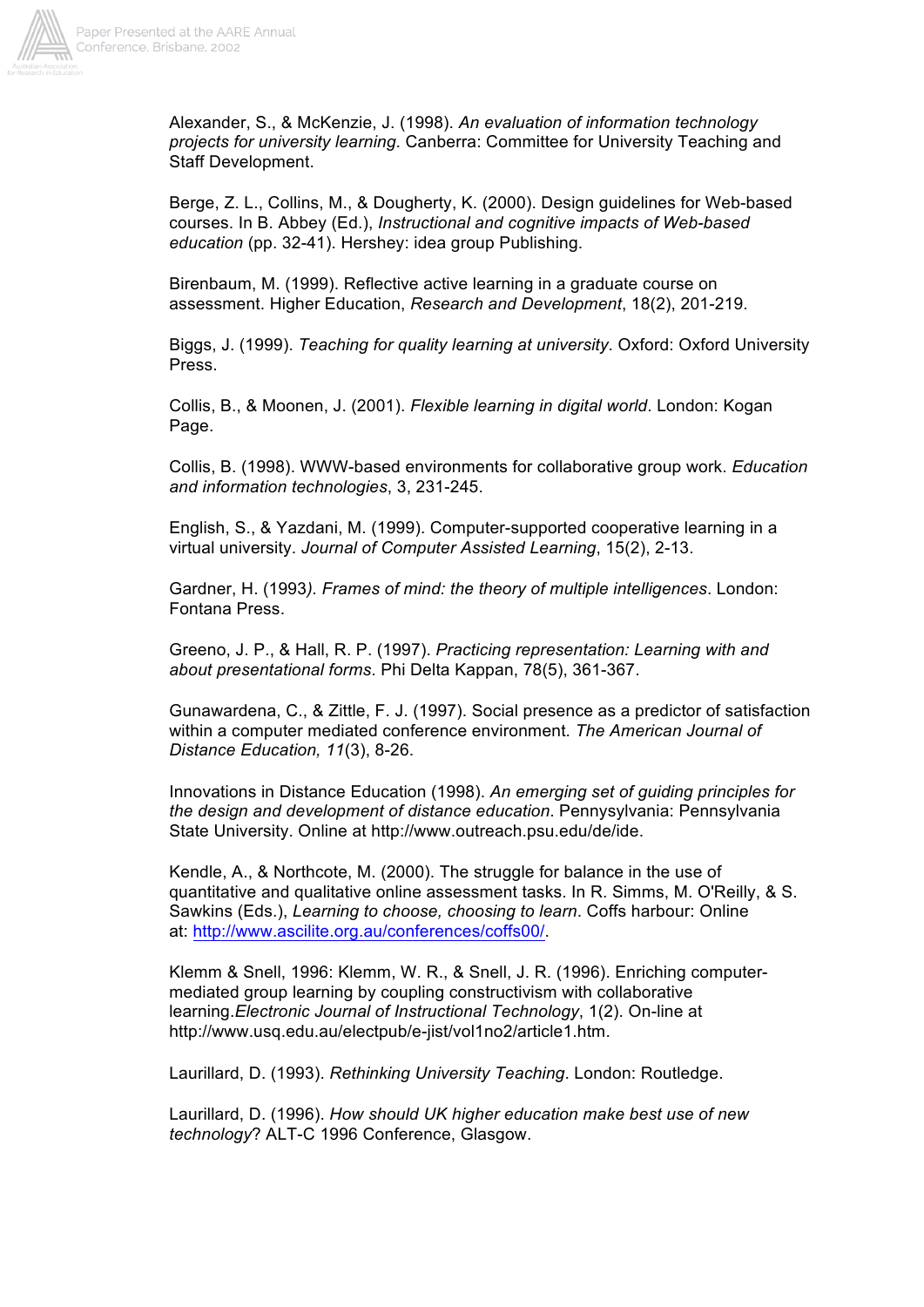

Littler, A., & Mahyuddin, J. (2002). Travelling without maps. In G. Webb (Ed.), *Online teaching and learning with technology* (pp. 146-154). London: Kogan Page.

McKinnon, K. R., Walker, S. H., & Davis, D. (2000). *Benchmarking: A manual for Australian universities*. Canberra: Australian Government publishing service.

McLoughlin, C., & Oliver, R. (1998). Maximising the language and learning link in computer learning environments. *British Journal of Educational Technology*, 29(2), 125-136.

National Education Association (2000). *A survey of traditional and distance learning higher education members*. Washington, DC: National Education Association; http://www.nea.org/he; http://www.nea.org/he/abouthe/dlstudy.pdf

Phipps, R., & Merisotis, J. (2000). *What's the difference? A review of contemporary research on the effectiveness of distance learning in higher education*. Retrieved Nov 3, 2002, from http://www.nea.org/he/aboutthe/disseddif.pdf

Quality Assurance Agency for Higher Education (1998). *Guidelines on the quality assurance of distance education.* UK. Online at http://www.qaa.ac.uk/dlg/intro.html.

Ramsden, P. (1992). *Learning to teach in higher education*. London: Routledge.

Ramsey, G. (2000). *Quality Matters: Revitalising teaching: critical times, critical choices*. Sydney: NSW Department of School Education.

Reeves, T. C. (2000). Alternative assessment approaches for online learning environments in higher education. *Journal of Educational Computing Research*, 23(1), 101-111.

Russell, T. L. (1999). *The "no significant difference phenomenon."* Chapel Hill, NC: Office of Instructional Telecommunications, North Carolina University. On-line at http://cuda.teleeducation.nb.ca/nosignificantdifference/

Schacter, J. (1999). *The impact of educational technology on student achievement: What most current research has to say*. Santa Monica: Milken Exchange on Education Technology.

Sfaard, A. (1998). On two metaphors for learning and the danger of choosing just one. *Educational Researcher*, 27(2), 4-13.

Warren, K. J., & Rada, R. (1999). *Manifestations of quality learning in computermediated university courses*. Available online at: http://www.eecs.wsu.edu/~kwarren/manifest.htm.

Spector, M. (2000). Designing technology enhanced learning environments. In B. Abbey (Ed.), *Instructional and cognitive impacts of Web-based education* (pp. 241- 261). Hershey: idea group Publishing.

Scardamalia, M., & Bereiter, C. (1992). An architecture for collaborative knowledge building. In E. D. Corte, M. C. Linn, H. Mandl, & L. Verschaffel (Eds.),*Computer-*